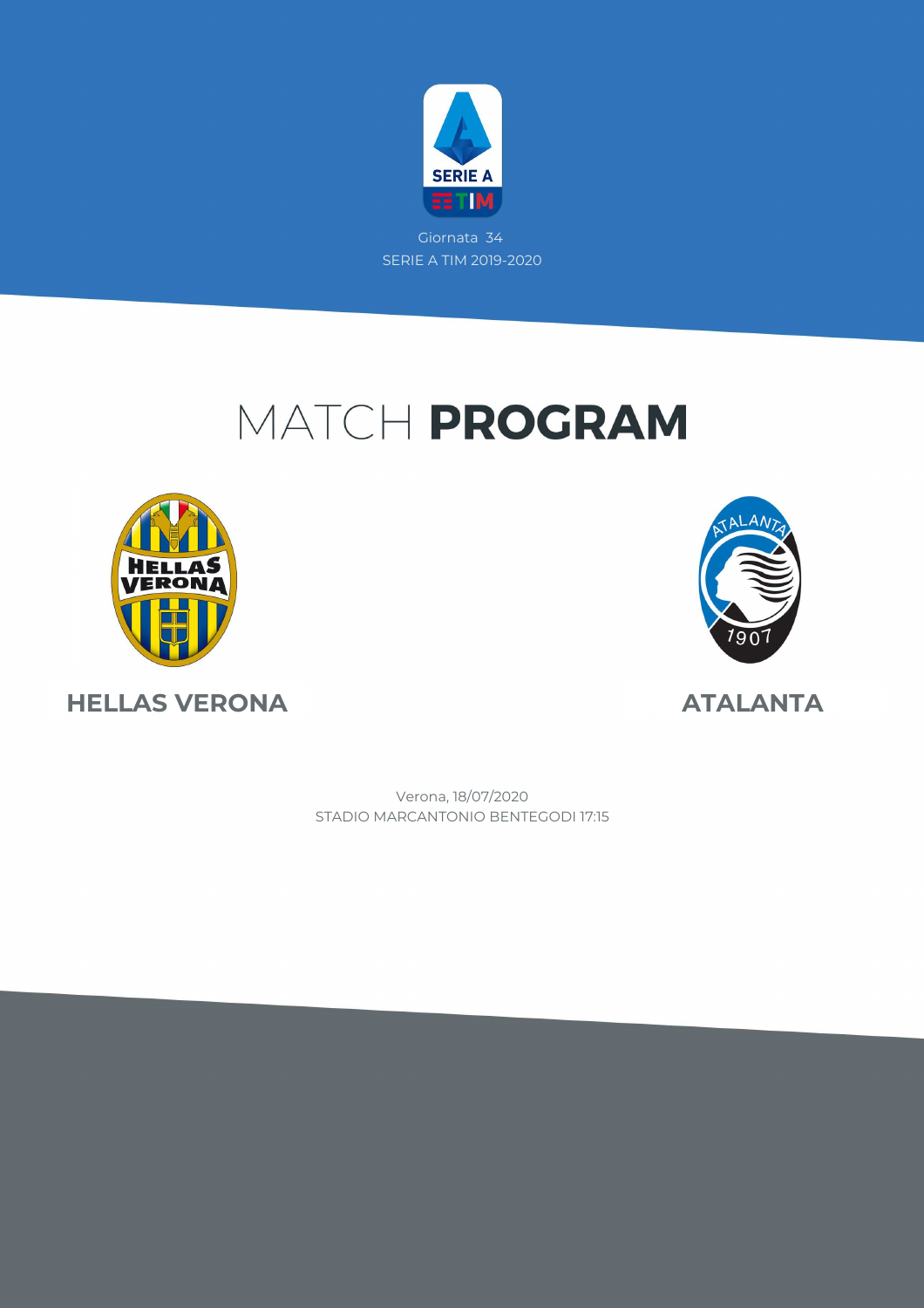

# MATCH PROGRAM



#### **HELLAS VERONA vs ATALANTA**

STADIO MARCANTONIO BENTEGODI 17:15 Verona, 18/07/2020



### **RISULTATI STAGIONALI**

| <b>TOTALI</b>         | PTI        | <b>GIOC</b> | <b>VINTE</b> | <b>NULLE</b> | <b>PERSE</b> | <b>GF</b> | GS        | <b>DIFF.RETI</b>            |
|-----------------------|------------|-------------|--------------|--------------|--------------|-----------|-----------|-----------------------------|
| <b>HELLAS VERONA</b>  | 44         | 33          | 11           | 11           | 11           | 41        | 41        | $\mathbf{o}$                |
| <b>ATALANTA</b>       | 70         | 33          | 21           | 7            | 5            | 93        | 43        | $+50$                       |
| <b>CASA/TRASFERTA</b> | <b>PTI</b> | <b>GIOC</b> | <b>VINTE</b> | <b>NULLE</b> | <b>PERSE</b> | GF        | <b>GS</b> | <b>MEDIA</b><br><b>GOAL</b> |
| <b>HELLAS VERONA</b>  | 28         | 16          | 8            | 4            | 4            | 24        | 19        | 1.5                         |
| <b>ATALANTA</b>       | 35         | 16          | 10           | 6            |              | 43        | 19        | 2.7                         |

### **ULTIMI PRECEDENTI**

| 2019-2015^G    | <b>ATALANTA</b>                                                             | <b>HELLAS VERONA</b>                                                                                                                                                   |         |
|----------------|-----------------------------------------------------------------------------|------------------------------------------------------------------------------------------------------------------------------------------------------------------------|---------|
| 07/12/2019     | 44'(1°T) R. MALINOVSKYI, 19'(2°T) L. MURIEL, 48'(2°T) B.<br><b>DJIMSITI</b> | 23'(1°T) S. DI CARMINE, 12'(2°T) S. DI CARMINE                                                                                                                         | $3 - 2$ |
| 2017-18 29 \ G | <b>HELLAS VERONA</b>                                                        | <b>ATALANTA</b>                                                                                                                                                        |         |
| 18/03/2018     |                                                                             | 2'(1 <sup>°</sup> T) B. CRISTANTE, 49'(1 <sup>°</sup> T) J. ILICIC, 3'(2 <sup>°</sup> T) J. ILICIC,<br>24'(2 <sup>°</sup> T) J. ILICIC. 26'(2 <sup>°</sup> T) A. GOMEZ | $0 - 5$ |
| 2017-18 10 \ G | <b>ATALANTA</b>                                                             | <b>HELLAS VERONA</b>                                                                                                                                                   |         |
| 25/10/2017     | 5'(2°T) R. FREULER, 14'(2°T) J. ILICIC, 30'(2°T) J. KURTIC                  |                                                                                                                                                                        | $3-0$   |
| 2015-16 23 \ G | <b>HELLAS VERONA</b>                                                        | <b>ATALANTA</b>                                                                                                                                                        |         |
| 03/02/2016     | 42'(1°T) L. SILIGARDI, 38'(2°T) G. PAZZINI                                  | <b>30'(1°T) A. CONTI</b>                                                                                                                                               | $2 - 1$ |
| 2015-16 4 \ G  | <b>ATALANTA</b>                                                             | <b>HELLAS VERONA</b>                                                                                                                                                   |         |
| 20/09/2015     | 44'(2°T) M. MORALEZ                                                         | 52'(2 <sup>°</sup> T) E. PISANO                                                                                                                                        | 1-1     |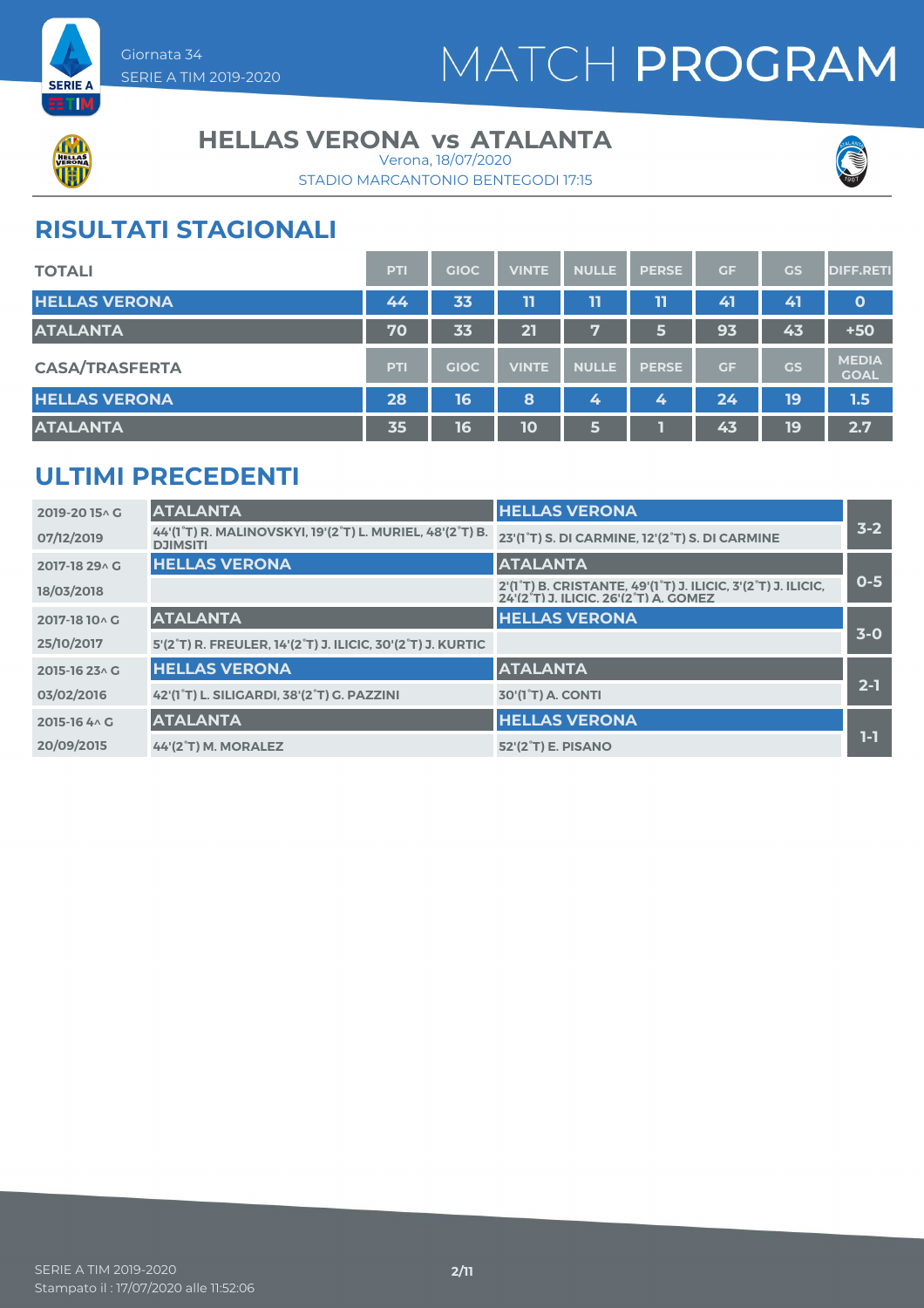



#### **HELLAS VERONA vs ATALANTA**

STADIO MARCANTONIO BENTEGODI 17:15 Verona, 18/07/2020



### **ROSA DELLE SQUADRE**

| <b>HELLAS VERONA</b>               | <b>PRES. A</b>    | <b>GOL A</b>   | <b>GOL 2019-20</b> | <b>PRES. 2019-20</b> | MIN. 2019-20   |
|------------------------------------|-------------------|----------------|--------------------|----------------------|----------------|
| <b>PORTIERI</b>                    |                   |                |                    |                      |                |
| 1 MARCO SILVESTRI                  | 38                | 53             | 41                 | 33                   | 3201           |
| <b>22 ALESSANDRO BERARDI</b>       | $\mathbf{O}$      | $\mathbf 0$    | $\mathbf 0$        | $\mathbf 0$          | $\mathbf{O}$   |
| <b>77 DORIAN JERZY CIEZKOWSKI</b>  | $\mathbf 0$       | $\mathbf 0$    | $\mathbf 0$        | $\mathbf 0$          | $\mathbf 0$    |
| <b>96 BORIS RADUNOVIC</b>          | $\mathbf{1}$      | $\mathbf{I}$   | $\mathbf 0$        | $\mathbf 0$          | $\mathbf 0$    |
| <b>DIFENSORI</b>                   |                   |                |                    |                      |                |
| <b>5 DAVIDE FARAONI</b>            | 89                | 7              | 4                  | 31                   | 3005           |
| <b>6 MATTEO LOVATO</b>             | $\mathbf{O}$      | $\mathbf 0$    | $\mathbf 0$        | $\Omega$             | $\overline{O}$ |
| <b>13 AMIR RRAHMANI</b>            | 32                | $\mathbf 0$    | $\mathbf 0$        | 32                   | 3082           |
| <b>15 SALVATORE BOCCHETTI</b>      | 76                | L.             | $\mathbf 0$        | 5                    | 326            |
| <b>21 KORAY GUNTER</b>             | 41                | $\mathbf 0$    | $\mathbf{o}$       | 27                   | 2486           |
| 23 FEDERICO DIMARCO                | 37                | ı              | $\mathbf 0$        | 11                   | 367            |
| <b>24 MARASH KUMBULLA</b>          | 25                | L              | L                  | 25                   | 2072           |
| 27 PAWEL DAWIDOWICZ                | 15                | $\mathbf{I}$   | $\mathbf{I}$       | 15                   | 751            |
| <b>30 EUGENIO CRISTOF BRACELLI</b> | $\mathbf 0$       | $\mathbf 0$    | $\mathbf 0$        | $\mathbf 0$          | $\mathbf 0$    |
| <b>33 ALAN EMPEREUR</b>            | 11                | $\mathbf 0$    | $\mathbf 0$        | 11                   | 751            |
| <b>DESTINY UDOGIE</b><br>39        | $\mathbf 0$       | $\mathbf 0$    | $\mathbf{o}$       | $\mathbf 0$          | O              |
| <b>98 CLAUD ADJAPONG</b>           | 37                | $\overline{2}$ | $\mathbf 0$        | 5                    | 264            |
| <b>CENTROCAMPISTI</b>              |                   |                |                    |                      |                |
| 4 MIGUEL VELOSO                    | 144               | 6              | 3                  | 29                   | 2532           |
| <b>7 EMMANUEL BADU</b>             | 179               | 10             | $\mathbf 0$        | 9                    | 269            |
| <b>8 VALENTIN EYSSERIC</b>         | 34                | L.             | $\mathbf 0$        | 4                    | 90             |
| <b>14 VALERIO VERRE</b>            | 85                | $\overline{3}$ | 3                  | 31                   | 1841           |
| <b>18 LUCAS FELIPPE NASCIMENTO</b> | I.                | $\mathbf 0$    | $\mathbf{o}$       | ı.                   | 30             |
| <b>19 BOGDAN JOCIC</b>             | $\mathbf 0$       | $\mathbf 0$    | $\mathbf 0$        | $\mathbf 0$          | $\mathbf 0$    |
| <b>MATTIA ZACCAGNI</b><br>20.      | 39                | $\overline{2}$ | $\overline{2}$     | 30                   | 2093           |
| <b>25 ANDREA DANZI</b>             | 6                 | $\mathbf 0$    | $\mathbf 0$        | L.                   | 4              |
| <b>28 FILIPPO TERRACCIANO</b>      | $\mathbf 0$       | $\mathbf 0$    | $\mathbf 0$        | $\mathbf 0$          | $\mathbf 0$    |
| <b>31 CHRISTIAN PIEROBON</b>       | $\mathbf 0$       | $\mathbf 0$    | $\mathbf 0$        | $\mathbf 0$          | $\mathbf{O}$   |
| 32 MATTEO PESSINA                  | 42                | 6              | 6                  | 30                   | 2253           |
| <b>34 SOFYAN AMRABAT</b>           | 30                | $\mathbf 0$    | $\mathbf 0$        | 30                   | 2729           |
| <b>88 DARKO LAZOVIC</b>            | 135               | 8              | 3                  | 33                   | 3020           |
| <b>ATTACCANTI</b>                  |                   |                |                    |                      |                |
| 9 MARIUSZ STEPINSKI                | 76                | 14             | 3                  | 19                   | 764            |
| <b>10 SAMUEL DI CARMINE</b>        | 20                | 6              | 6                  | 18                   | 1201           |
| <b>11 GIAMPAOLO PAZZINI</b>        | 381               | 115            | 4                  | 13                   | 302            |
| <b>16 FABIO BORINI</b>             | 84                | 15             | $\overline{2}$     | 10 <sup>°</sup>      | 515            |
| 29 EDDIE SALCEDO                   | 14                | L              | L                  | $12 \overline{ }$    | 545            |
| <b>35 PHILIP YEBOAH ANKRAH</b>     | $\mathbf 0$       | $\mathbf 0$    | $\mathbf 0$        | $\mathbf 0$          | $\mathbf 0$    |
| <b>STAFF TECNICO</b>               |                   |                |                    |                      |                |
| <b>Allenatore</b>                  | <b>IVAN JURIC</b> |                |                    |                      |                |
| <b>Diffidato</b>                   |                   |                |                    |                      | Squalificato   |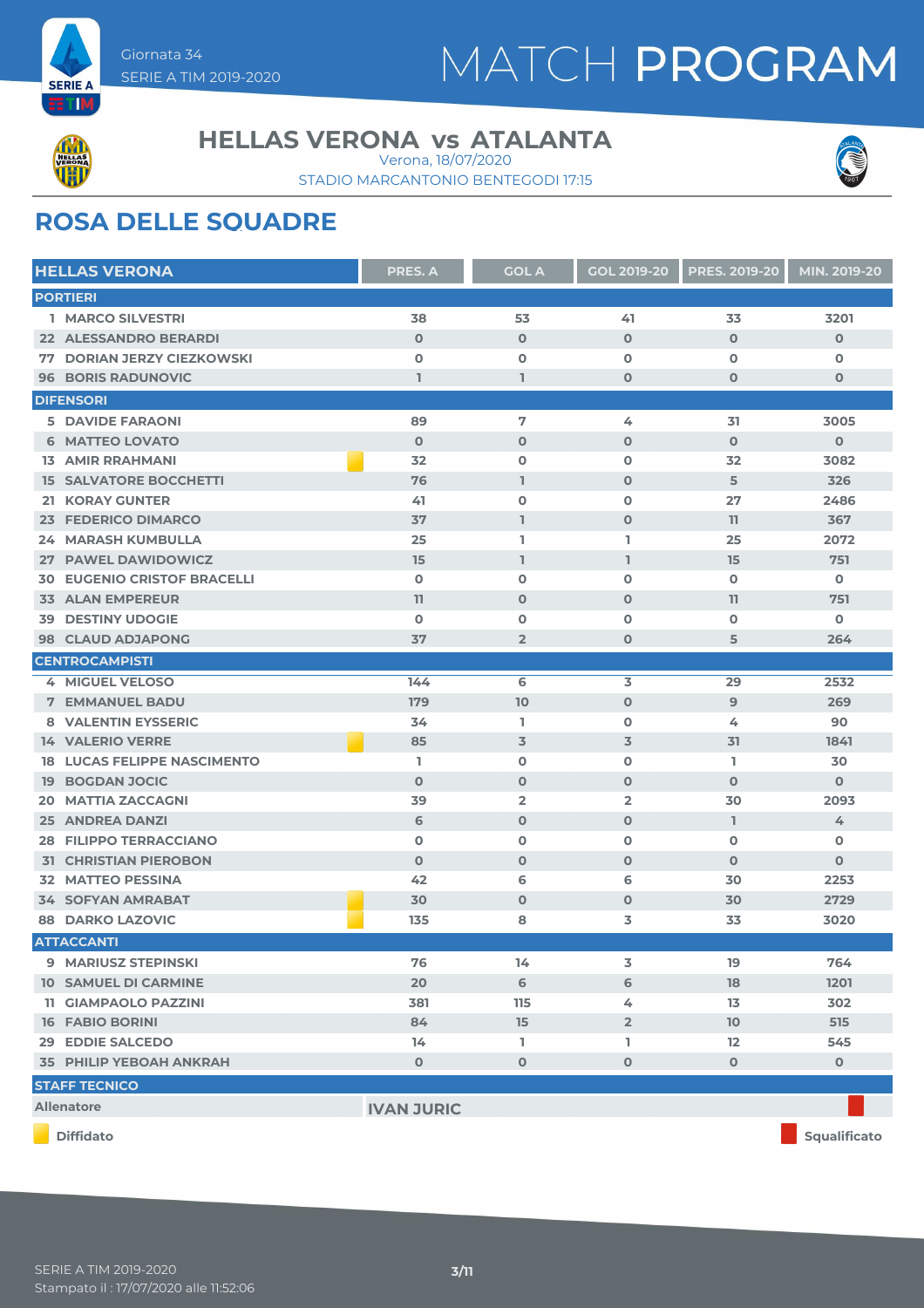



#### **HELLAS VERONA vs ATALANTA**

STADIO MARCANTONIO BENTEGODI 17:15 Verona, 18/07/2020



| <b>ATALANTA</b>              | PRES. A        | <b>GOL A</b>   | <b>GOL 2019-20</b> | <b>PRES. 2019-20</b> | MIN. 2019-20 |
|------------------------------|----------------|----------------|--------------------|----------------------|--------------|
| <b>PORTIERI</b>              |                |                |                    |                      |              |
| <b>31 FRANCESCO ROSSI</b>    | $\overline{3}$ | $\overline{2}$ | L                  | L.                   | 10           |
| <b>57 MARCO SPORTIELLO</b>   | 163            | 225            | 4                  | 5                    | 458          |
| <b>64 KHADIM NDIAYE</b>      | $\Omega$       | $\mathbf 0$    | $\Omega$           | $\Omega$             | $\mathbf 0$  |
| 95 PIERLUIGI GOLLINI         | 88             | 113            | 38                 | 28                   | 2686         |
| <b>DIFENSORI</b>             |                |                |                    |                      |              |
| 2 RAFAEL TOLOI               | 142            | 5              | $\overline{2}$     | 29                   | 2451         |
| <b>3 MATTIA CALDARA</b>      | 64             | 10             | $\Omega$           | 9                    | 723          |
| <b>4 BOSKO SUTALO</b>        | 4              | $\mathbf 0$    | $\mathbf 0$        | 4                    | 189          |
| <b>6 JOSE' PALOMINO</b>      | 83             | 4              | $\overline{2}$     | 27                   | 2445         |
| <b>7 LENNART CZYBORRA</b>    | L              | $\mathbf 0$    | $\Omega$           | L.                   | 16           |
| 8 ROBIN GOSENS               | 78             | 13             | 9                  | 29                   | 2331         |
| <b>16 RODRIGO GUTH</b>       | $\mathbf 0$    | $\mathbf 0$    | $\mathbf 0$        | $\mathbf 0$          | $\mathbf 0$  |
| <b>19 BERAT DJIMSITI</b>     | 86             | 3              | $\overline{2}$     | 29                   | 2528         |
| 21 TIMOTHY CASTAGNE          | 70             | 5              | L.                 | 22                   | 1590         |
| 22 RAOUL BELLANOVA           | $\mathbf{I}$   | $\Omega$       | $\Omega$           | L.                   | 17           |
| <b>33 HANS HATEBOER</b>      | 102            | 5              | $\Omega$           | 28                   | 2228         |
| <b>55 MEMEH CALEB OKOLI</b>  | $\mathbf 0$    | $\mathbf 0$    | $\mathbf 0$        | $\mathbf 0$          | $\mathbf 0$  |
| <b>87 DAVID HEIDENREICH</b>  | $\mathbf 0$    | $\mathbf o$    | $\mathbf 0$        | $\mathbf 0$          | $\mathbf 0$  |
| <b>CENTROCAMPISTI</b>        |                |                |                    |                      |              |
| <b>5 ADRIEN TAMEZE</b>       | 6              | $\mathbf o$    | $\mathbf 0$        | 6                    | 219          |
| <b>11 REMO FREULER</b>       | 135            | 15             | $\overline{2}$     | 26                   | 2070         |
| <b>15 MARTEN DE ROON</b>     | 135            | 8              | $\overline{2}$     | 30                   | 2501         |
| <b>18 RUSLAN MALINOVSKYI</b> | 29             | 7              | 7                  | 29                   | 1389         |
| <b>20 JACOPO DA RIVA</b>     | $\mathbf 0$    | $\mathbf o$    | $\mathbf 0$        | $\mathbf 0$          | $\mathbf 0$  |
| <b>88 MARIO PASALIC</b>      | 87             | 19             | 9                  | 30                   | 2274         |
| <b>90 EBRIMA COLLEY</b>      | 3              | $\mathbf 0$    | O                  | 3                    | 61           |
| <b>ATTACCANTI</b>            |                |                |                    |                      |              |
| <b>9 LUIS MURIEL</b>         | 213            | 66             | 17                 | 29                   | 1198         |
| <b>10 ALEJANDRO GOMEZ</b>    | 300            | 61             | 6                  | 31                   | 2557         |
| <b>17 ROBERTO PICCOLI</b>    | 3              | $\mathbf 0$    | $\Omega$           | L.                   | 16           |
| <b>72 JOSIP ILICIC</b>       | 291            | 87             | 15                 | 26                   | 1761         |
| <b>79 AMAD TRAORE</b>        | 3              | L              | L                  | 3                    | 29           |
| 91 DUVAN ZAPATA              | 191            | 79             | 16                 | 23                   | 1679         |

**STAFF TECNICO**

**Allenatore GIAN PIERO GASPERINI**

**Diffidato**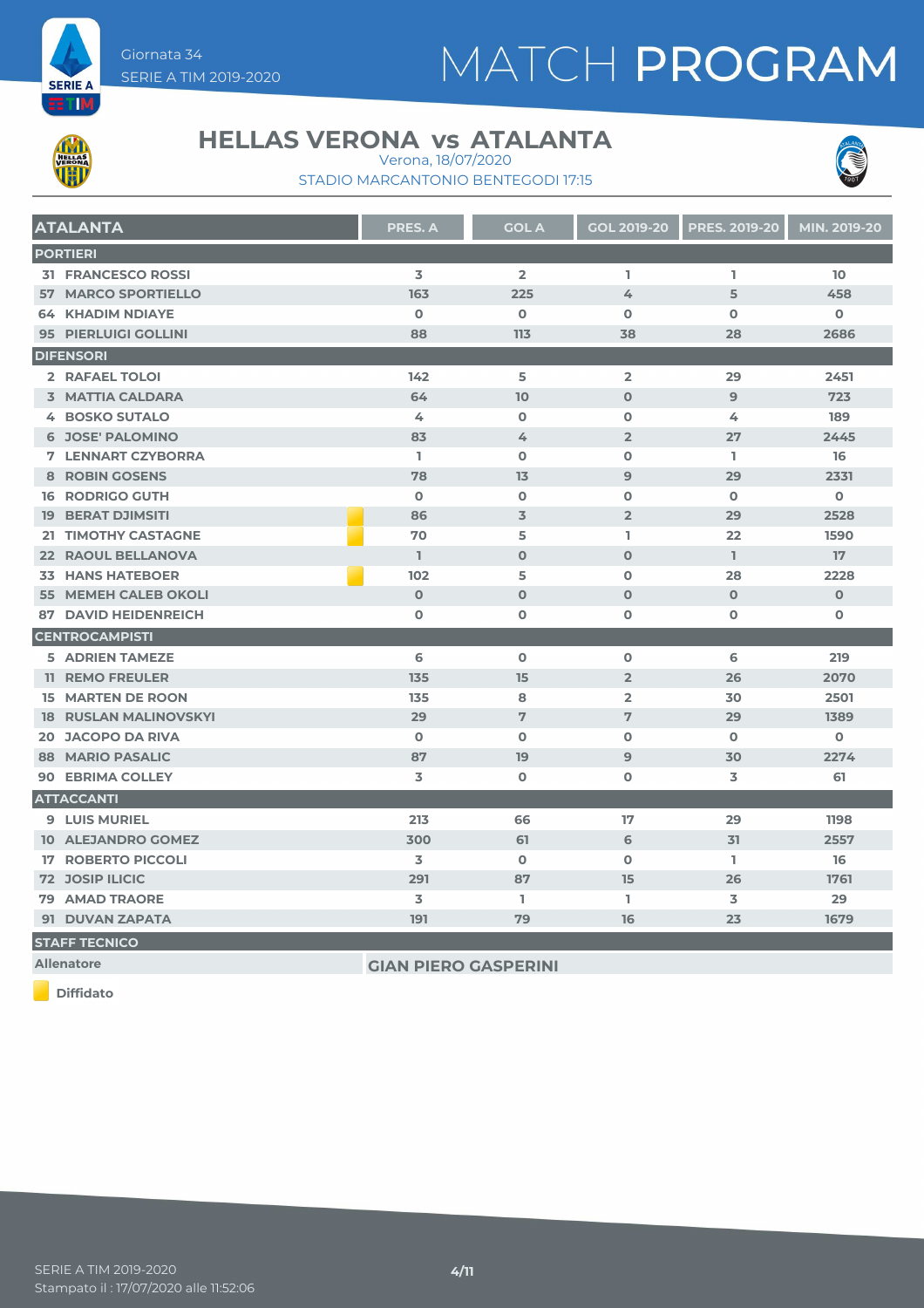

# MATCH PROGRAM



#### **HELLAS VERONA vs ATALANTA**

STADIO MARCANTONIO BENTEGODI 17:15 Verona, 18/07/2020



### **RENDIMENTO RECENTE**

| <b>HELLAS VERONA</b> |                                                                                                                         |                                             |         |
|----------------------|-------------------------------------------------------------------------------------------------------------------------|---------------------------------------------|---------|
| <b>33^ GIORNATA</b>  | <b>ROMA</b>                                                                                                             | <b>HELLAS VERONA</b>                        |         |
| 15/07/2020           | 10'(1°T) J. VERETOUT, 49'(1°T) E. DZEKO                                                                                 | 2'(2°T) M. PESSINA                          | $2 - 1$ |
| <b>32^ GIORNATA</b>  | <b>FIORENTINA</b>                                                                                                       | <b>HELLAS VERONA</b>                        |         |
| 12/07/2020           | 51'(2°T) P. CUTRONE                                                                                                     | 18'(1°T) D. FARAONI                         | 1-1     |
| <b>31^ GIORNATA</b>  | <b>HELLAS VERONA</b>                                                                                                    | <b>INTER</b>                                |         |
| 09/07/2020           | 2'(1 <sup>°</sup> T) D. LAZOVIC, 41'(2 <sup>°</sup> T) M. VELOSO                                                        | 4'(2°T) A. CANDREVA, 10'(2°T)[A] F. DIMARCO | $2 - 2$ |
| <b>30^ GIORNATA</b>  | <b>BRESCIA</b>                                                                                                          | <b>HELLAS VERONA</b>                        |         |
| 05/07/2020           | 7'(2°T) A. PAPETTI, 50'(2°T) A. DONNARUMMA                                                                              |                                             | $2 - 0$ |
| <b>29^ GIORNATA</b>  | <b>HELLAS VERONA</b>                                                                                                    | <b>PARMA</b>                                |         |
| 01/07/2020           | 47'(1°T) S. DI CARMINE, 9'(2°T) M. ZACCAGNI, 36'(2°T) M. 14'(1°T) D. KULUSEVSKI, 19'(2°T) R. GAGLIOLO<br><b>PESSINA</b> |                                             | $3 - 2$ |

#### **ATALANTA**

| <b>33^ GIORNATA</b><br>14/07/2020 | <b>ATALANTA</b><br>2'(1 <sup>°</sup> T) M. PASALIC, 25'(1 <sup>°</sup> T) M. DE ROON, 28'(1 <sup>°</sup> T) R.<br>MALINOVSKYI, 30'(1°T) D. ZAPATA, 10'(2°T) M. PASALIC,<br>13'(2°T) M. PASALIC | <b>BRESCIA</b><br>8'(1°T) E. TORREGROSSA, 38'(2°T) N. SPALEK   | $6 - 2$ |
|-----------------------------------|------------------------------------------------------------------------------------------------------------------------------------------------------------------------------------------------|----------------------------------------------------------------|---------|
| <b>32^ GIORNATA</b><br>11/07/2020 | <b>JUVENTUS</b><br>10'(2°T) C. RONALDO, 45'(2°T) C. RONALDO                                                                                                                                    | <b>ATALANTA</b><br>16'(1°T) D. ZAPATA, 35'(2°T) R. MALINOVSKYI | $2 - 2$ |
| <b>31^ GIORNATA</b><br>08/07/2020 | <b>ATALANTA</b><br>30'(2°T) R. TOLOI, 40'(2°T) L. MURIEL                                                                                                                                       | <b>SAMPDORIA</b>                                               | $2 - 0$ |
| <b>30^ GIORNATA</b><br>05/07/2020 | <b>CAGLIARI</b>                                                                                                                                                                                | <b>ATALANTA</b><br>27'(1°T) L. MURIEL                          | $O-1$   |
| <b>29^ GIORNATA</b><br>02/07/2020 | <b>ATALANTA</b><br>2'(2°T) M. PASALIC, 10'(2°T) R. GOSENS                                                                                                                                      | <b>NAPOLI</b>                                                  | $2 - 0$ |

| <b>CONFRONTO SQUADRE (Valori medi)</b> | <b>HELLAS VERONA</b> | <b>ATALANTA</b> |
|----------------------------------------|----------------------|-----------------|
| <b>Goal Fatti</b>                      | 1.24                 | 2.82            |
| <b>Goal Subiti</b>                     | 1.24                 | 1.3             |
| <b>Tiri totali</b>                     | 8.55                 | 14.42           |
| <b>Tiri in porta</b>                   | 5.15                 | 8.7             |
| <b>Assist</b>                          | 0.7                  | 1.82            |
| Azioni di attacco                      | 47.09                | 56.67           |
| Passaggi riusciti                      | 337.24               | 473.18          |
| Passaggi riusciti %                    | 77%                  | 84%             |
| <b>Falli Fatti</b>                     | 14.52                | 13.97           |
| <b>Falli Subiti</b>                    | 13.06                | 13.7            |
| <b>Baricentro</b>                      | 50.49m               | 53.76m          |
| <b>Passaggi Chiave</b>                 | 2.88                 | 4.03            |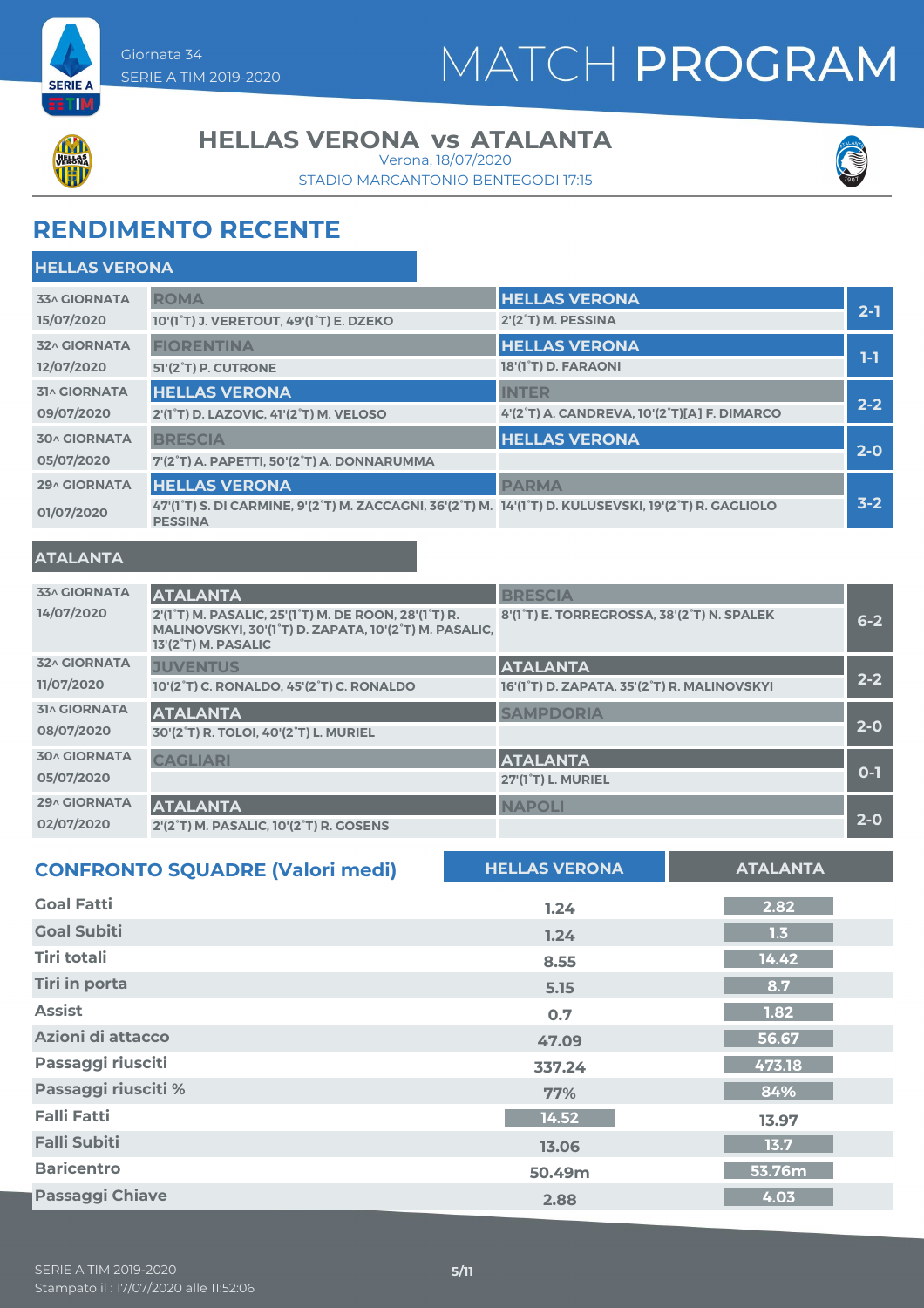

**SEDIE** 

#### **HELLAS VERONA vs ATALANTA**

STADIO MARCANTONIO BENTEGODI 17:15 Verona, 18/07/2020



### **RENDIMENTO ATLETICO \***

| <b>HELLAS VERONA</b>           | Pres. (Min.)      | Media (km) | Media<br>Sprint (Km) | <b>ATALANTA</b>      | Pres. (Min.)      | Media (km)     | Media<br>Sprint (Km) |
|--------------------------------|-------------------|------------|----------------------|----------------------|-------------------|----------------|----------------------|
| 5 D. FARAONI                   | 31 (3005')        | 11.258     | 1.211                | <b>11 R. FREULER</b> | 26 (2070') 10.686 |                | 0.868                |
| 32 M. PESSINA                  | 30 (2253')        | 11.086     | 0.882                | 2 R. TOLOI           | 29 (2451')        | 10.639         | 0.736                |
| 34 S. AMRABAT                  | 30 (2729')        | 10.862     | 0.906                | 21 T. CASTAGNE       | 22 (1590')        | 10.575         | 1.117                |
| 13 A. RRAHMANI                 | 32 (3082')        | 10.741     | 0.792                | 15 M. DE ROON        | 30 (2501)         | 10.556         | 0.799                |
| 4 M. VELOSO                    | 29 (2532')        | 10.659     | 0.885                | 19 B. DJIMSITI       | 29 (2528')        | 10.394         | 0.744                |
| 21 K. GUNTER                   | 27 (2486')        | 10.386     | 0.553                | 33 H. HATEBOER       | 28 (2228')        | 10.22          | 1.106                |
| 88 D. LAZOVIC                  | 33 (3020') 10.044 |            | 7.777                | 6J. PALOMINO         | 27 (2445')        | 10.215         | 0.717                |
| 24 M. KUMBULLA                 | 25 (2072')        | 9.807      | 0.608                | 8 R. GOSENS          | 29 (2331')        | 10.017         | 1.012                |
| 27 P. DAWIDOWICZ               | 15(751)           | 9.1        | 0.546                | 88 M. PASALIC        | 30 (2274')        | 9.9            | 0.924                |
| 33 A. EMPEREUR                 | 11(751)           | 8.841      | 0.579                | <b>3</b> M. CALDARA  | 9(723)            | 9.694          | 0.564                |
| 20 M. ZACCAGNI                 | 30 (2093')        | 8.771      | 0.841                | 4 B. SUTALO          | 4(189)            | 9.327          | 0.623                |
| 98 C. ADJAPONG                 | 5(264)            | 8.602      | 0.902                | 5 A. TAMEZE          | 6(219')           | 9.11           | 0.69                 |
| <b>15</b> S. BOCCHETTI         | 5(326)            | 8.543      | 0.564                | <b>10</b> A. GOMEZ   | 31 (2557')        | 9.078          | 0.75                 |
| <b>16</b> F. BORINI            | 8(436)            | 8.358      | 0.786                | <b>72</b> J. ILICIC  | 26 (1761')        | 8.649          | 0.798                |
| 10 S. DI CARMINE               | 18 (1201')        | 8.252      | 0.798                | 91 D. ZAPATA         | 23 (1679')        | 8.524          | 0.671                |
| <b>14</b> V. VERRE             | 31(1841)          | 8.247      | 0.663                | 18 R. MALINOVSKYI    | 29 (1389')        | 7.417          | 0.55                 |
| 9 M. STEPINSKI                 | 19 (764')         | 7.385      | 0.742                | 9 L. MURIEL          | 29 (1198')        | 5.979          | 0.525                |
| 23 F. DIMARCO                  | 8(337)            | 6.811      | 0.812                | 90 E. COLLEY         | 3(61)             | 4.384          | 0.374                |
| 29 E. SALCEDO                  | 12(545)           | 6.661      | 0.664                | 17 R. PICCOLI        | 1(16')            | 2.206          | 0.272                |
| <b>7</b> E. BADU               | 9(269')           | 6.536      | 0.364                | <b>7</b> L. CZYBORRA | 1(16')            | $\overline{2}$ | 0.087                |
| 11 G. PAZZINI                  | 13 (302')         | 4.133      | 0.375                | 22 R. BELLANOVA      | 1(17)             | 1.856          | 0.216                |
| 8 V. EYSSERIC                  | 7(34)             | 3.857      | 0.431                | 79 A. TRAORE         | 3(29)             | 1.457          | 0.18                 |
| L. FELIPPE<br>18<br>NACCIMENTO | 1(30')            | 3.438      | 0.259                |                      |                   |                |                      |
| <b>25</b> A. DANZI             | 7(4)              | 0.424      | 0.015                |                      |                   |                |                      |

**\* Le informazioni riportate sul Rendimento Atletico sono da intendersi riferite al periodo di permanenza nella squadra corrente.**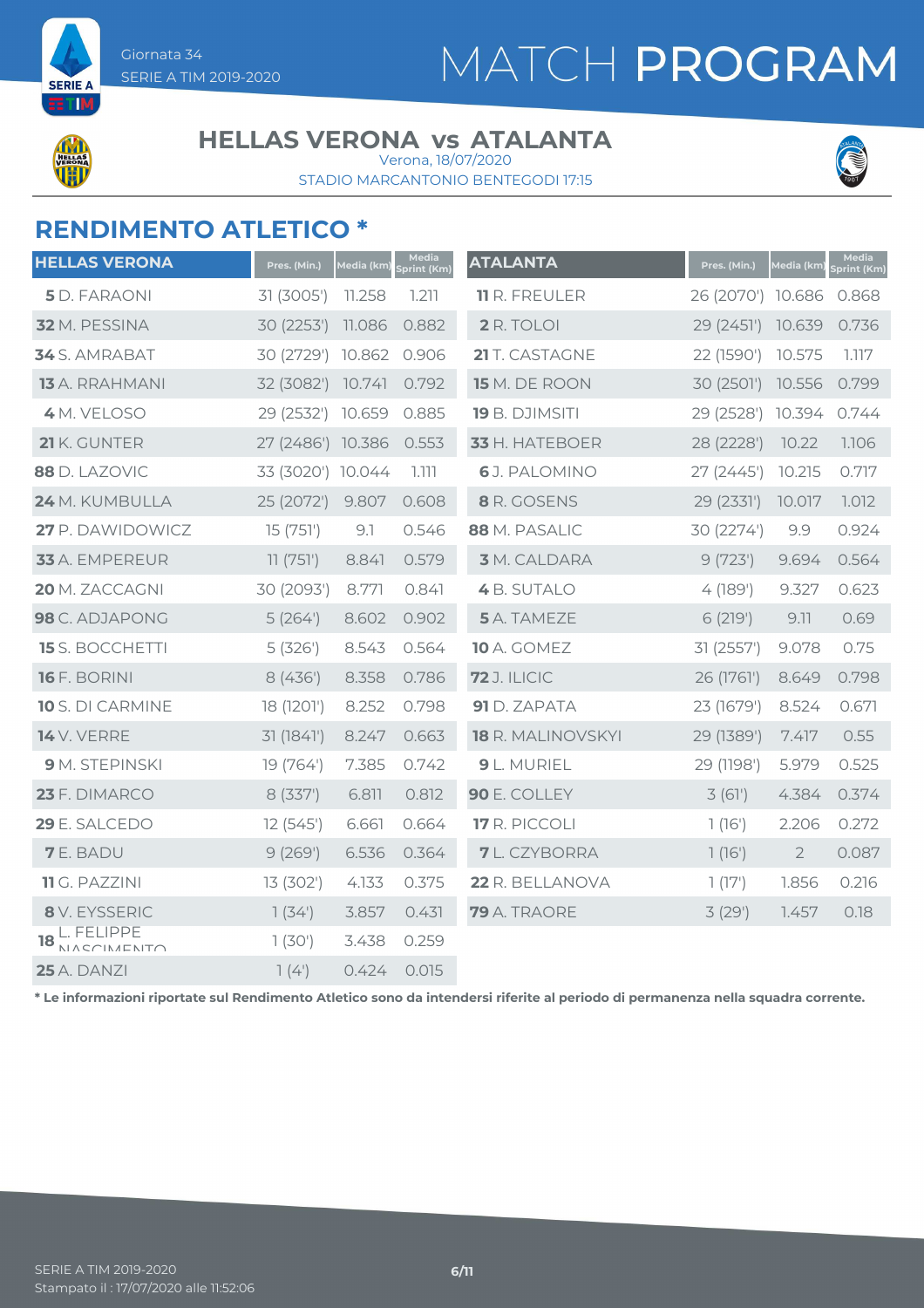



**SERIE A** z mi

#### **HELLAS VERONA vs ATALANTA**

STADIO MARCANTONIO BENTEGODI 17:15 Verona, 18/07/2020



### **GLI INCONTRI DELLA 34 ^ GIORNATA**

| <b>HELLAS VERONA</b> | <b>ATALANTA</b>  | 18/07/2020 17:15 |
|----------------------|------------------|------------------|
| <b>CAGLIARI</b>      | <b>SASSUOLO</b>  | 18/07/2020 19:30 |
| <b>MILAN</b>         | <b>BOLOGNA</b>   | 18/07/2020 21:45 |
| <b>PARMA</b>         | <b>SAMPDORIA</b> | 19/07/2020 17:15 |
| <b>BRESCIA</b>       | <b>SPAL</b>      | 19/07/2020 19:30 |
| <b>FIORENTINA</b>    | <b>TORINO</b>    | 19/07/2020 19:30 |
| <b>GENOA</b>         | <b>LECCE</b>     | 19/07/2020 19:30 |
| <b>NAPOLI</b>        | <b>UDINESE</b>   | 19/07/2020 19:30 |
| <b>ROMA</b>          | <b>INTER</b>     | 19/07/2020 21:45 |
| <b>JUVENTUS</b>      | <b>LAZIO</b>     | 20/07/2020 21:45 |

### **CLASSIFICA SERIE A**

|                      | PTI | <b>GIOC</b> | <b>VINTE</b>   | <b>NULLE</b>    | <b>PERSE</b> | <b>GF</b> | GS | <b>DIFF.RETI</b> |
|----------------------|-----|-------------|----------------|-----------------|--------------|-----------|----|------------------|
| <b>JUVENTUS</b>      | 77  | 33          | 24             | 5               | 4            | 70        | 35 | $+35$            |
| <b>INTER</b>         | 71  | 33          | 21             | 8               | 4            | 72        | 34 | $+38$            |
| <b>ATALANTA</b>      | 70  | 33          | 21             | $\overline{7}$  | 5            | 93        | 43 | $+50$            |
| <b>LAZIO</b>         | 69  | 33          | 21             | $\mathbf 6$     | 6            | 68        | 35 | $+33$            |
| <b>ROMA</b>          | 57  | 33          | 17             | $6\phantom{1}6$ | 10           | 61        | 44 | $+17$            |
| <b>NAPOLI</b>        | 53  | 33          | 15             | 8               | 10           | 53        | 44 | $+9$             |
| <b>MILAN</b>         | 53  | 33          | 15             | 8               | 10           | 48        | 42 | $+6$             |
| <b>SASSUOLO</b>      | 47  | 33          | 13             | 8               | 12           | 62        | 57 | $+5$             |
| <b>HELLAS VERONA</b> | 44  | 33          | 11             | 11              | 11           | 41        | 41 | $\mathbf 0$      |
| <b>BOLOGNA</b>       | 43  | 33          | 11             | 10              | 12           | 47        | 52 | $-5$             |
| <b>CAGLIARI</b>      | 41  | 33          | 10             | 11              | 12           | 48        | 49 | $-1$             |
| <b>PARMA</b>         | 40  | 33          | 11             | $\overline{7}$  | 15           | 45        | 47 | $-2$             |
| <b>FIORENTINA</b>    | 39  | 33          | 9              | 12              | 12           | 41        | 45 | $-4$             |
| <b>SAMPDORIA</b>     | 38  | 33          | 11             | 5               | 17           | 42        | 54 | $-12$            |
| <b>TORINO</b>        | 37  | 33          | 11             | 4               | 18           | 41        | 60 | $-19$            |
| <b>UDINESE</b>       | 36  | 33          | $\overline{9}$ | 9               | 15           | 31        | 46 | $-15$            |
| <b>GENOA</b>         | 30  | 33          | $\overline{7}$ | 9               | 17           | 40        | 63 | $-23$            |
| <b>LECCE</b>         | 29  | 33          | 7              | 8               | 18           | 41        | 74 | $-33$            |
| <b>BRESCIA</b>       | 21  | 33          | 5              | $\mathbf 6$     | 22           | 30        | 70 | $-40$            |
| <b>SPAL</b>          | 19  | 33          | 5              | 4               | 24           | 23        | 62 | $-39$            |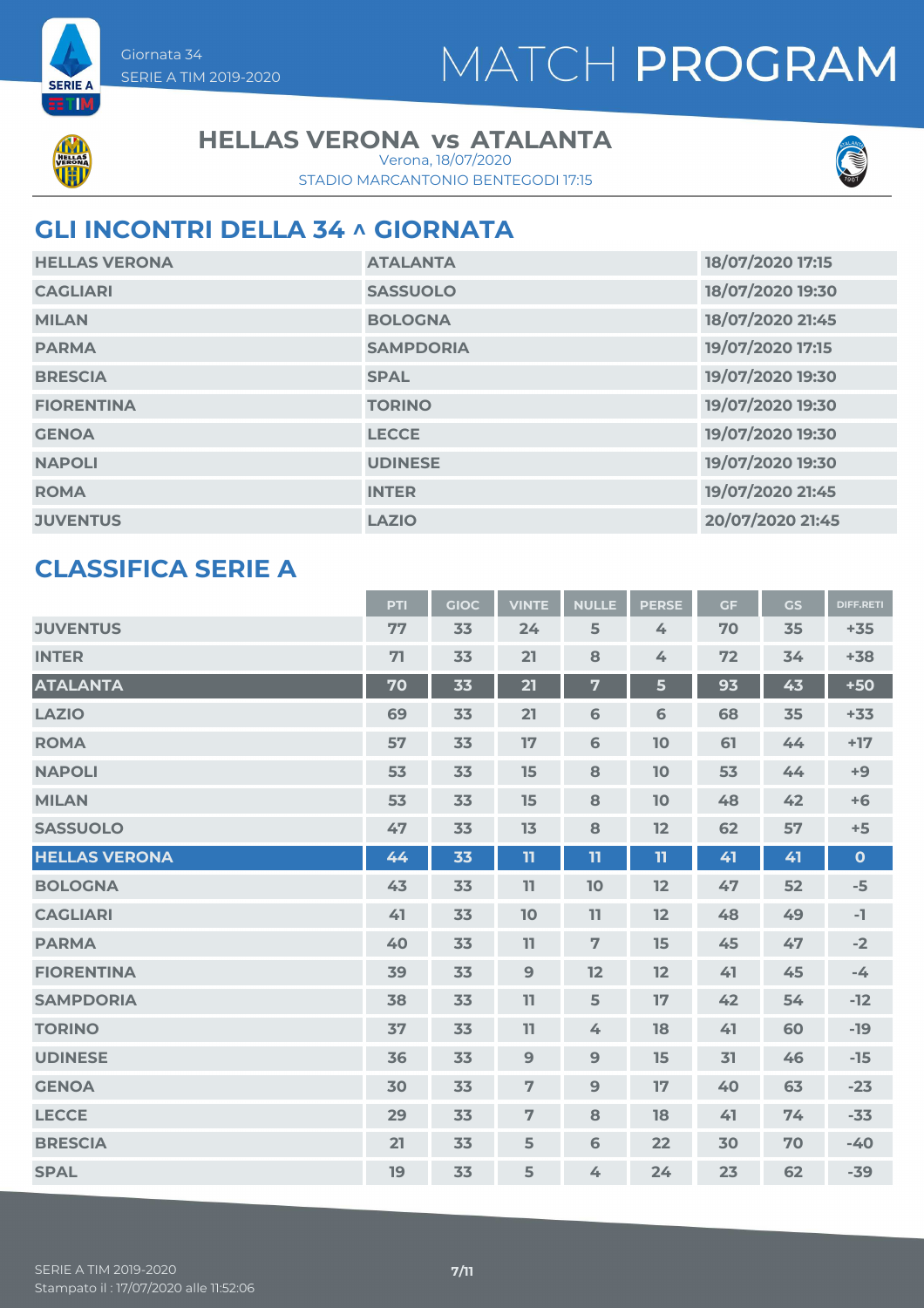



**SERIE A** ETIM

#### **HELLAS VERONA vs ATALANTA**

STADIO MARCANTONIO BENTEGODI 17:15 Verona, 18/07/2020



### **CLASSIFICA GIOCATORI**

| <b>RANKING MARCATORI</b> | <b>Gol(Rigore)</b> |
|--------------------------|--------------------|
| <b>C. IMMOBILE</b>       | LAZ 29 (11)        |
| 2 C. RONALDO             | <b>JUV 28 (11)</b> |
| <b>3 R. LUKAKU</b>       | <b>INT</b> 20 (5)  |
| 4 L. MURIEL              | <b>ATA</b> 17 (6)  |
| 4 F. CAPUTO              | SAS 17 (1)         |
| 4 JOAO PEDRO             | CAG 17 (4)         |
| 7 D. ZAPATA              | ATA 16 (1)         |
| <b>7 A. BELOTTI</b>      | <b>TOR 16 (7)</b>  |
| <b>J. ILICIC</b><br>9    | ATA 15 (0)         |
| 9 E. DZEKO               | <b>ROM 15 (0)</b>  |

### **CLASSIFICA SQUADRE**

| <b>RANKING SQUADRE</b>     | <b>Gol - Media Gol</b> |                   |
|----------------------------|------------------------|-------------------|
| <b>ATALANTA</b>            | 93                     | 2.82              |
| <b>INTER</b>               |                        | 2.18              |
| <b>JUVENTUS</b><br>3       | 70                     | 2.12              |
| <b>LAZIO</b><br>4          | 68                     | 2.06              |
| <b>SASSUOLO</b><br>5       | 62                     | 1.88              |
| <b>ROMA</b><br>6           | 61                     | $\overline{1.85}$ |
| <b>NAPOLI</b><br>7         | 53                     | 1.61              |
| <b>CAGLIARI</b><br>8       | 48                     | 1.45              |
| <b>MILAN</b><br>8          | 48                     | 1.45              |
| <b>BOLOGNA</b><br>10       | 47                     | 1.42              |
| <b>PARMA</b><br>m          | 45                     | 1.36              |
| <b>SAMPDORIA</b>           | 42                     | 1.27              |
| <b>FIORENTINA</b><br>13    | 41                     | 1.24              |
| <b>HELLAS VERONA</b><br>13 | 41                     | 1.24              |
| <b>13 LECCE</b>            | 41                     | 1.2<br>4          |
| <b>TORINO</b><br>13        | 41                     | 1.24              |
| <b>GENOA</b>               | 40                     | 1.21              |
| <b>UDINESE</b><br>18       | 才                      | 0.94              |
| <b>BRESCIA</b><br>19       | 30                     | 0.91              |
| 20 SPAL                    | 23                     | 0.7               |

|                         | <b>RANKING SQUADRE</b> | <u> Tot Tiri - In Porta - Fuori</u> |             |             |            |
|-------------------------|------------------------|-------------------------------------|-------------|-------------|------------|
|                         | <b>ATALANTA</b>        |                                     |             | 476 287 189 |            |
| $\overline{\mathbf{2}}$ | <b>NAPOLI</b>          |                                     | 450 245 205 |             |            |
| $\overline{\mathbf{3}}$ | <b>ROMA</b>            |                                     |             | 410 230 180 |            |
| 4                       | <b>JUVENTUS</b>        |                                     | 404 232 172 |             |            |
| 5                       | <b>INTER</b>           |                                     | 403 247     |             | <b>156</b> |
| 6                       | <b>LAZIO</b>           |                                     | 395         | 224         | 171        |
| 7                       | <b>MILAN</b>           |                                     | 373         | <b>198</b>  | 175        |
| 8                       | <b>BOLOGNA</b>         |                                     | 356 189 167 |             |            |
| $\mathbf{g}$            | <b>FIORENTINA</b>      |                                     | 338         | <b>185</b>  | 153        |
| 10                      | <b>SASSUOLO</b>        |                                     | 332 200     |             | 132        |
| TT                      | <b>SAMPDORIA</b>       |                                     | 325         | <b>175</b>  | 150        |
| 12                      | <b>CAGLIARI</b>        |                                     | 306         | 157         | 149        |
| 13                      | <b>LECCE</b>           |                                     | 305         | 160         | 145        |
| 14                      | <b>PARMA</b>           |                                     | 304         | <b>151</b>  | 153        |
| 15                      | <b>UDINESE</b>         |                                     | 295 149 146 |             |            |
| 16                      | <b>HELLAS VERONA</b>   |                                     | 282         | <b>170</b>  | <b>112</b> |
| 17                      | <b>GENOA</b>           |                                     | 280         | 161         | <b>119</b> |
| 17                      | <b>SPAL</b>            |                                     | 280         | <b>119</b>  | 161        |
| 19                      | <b>TORINO</b>          |                                     | 266         | 148         | 118        |
| 20                      | <b>BRESCIA</b>         |                                     | 245 137 108 |             |            |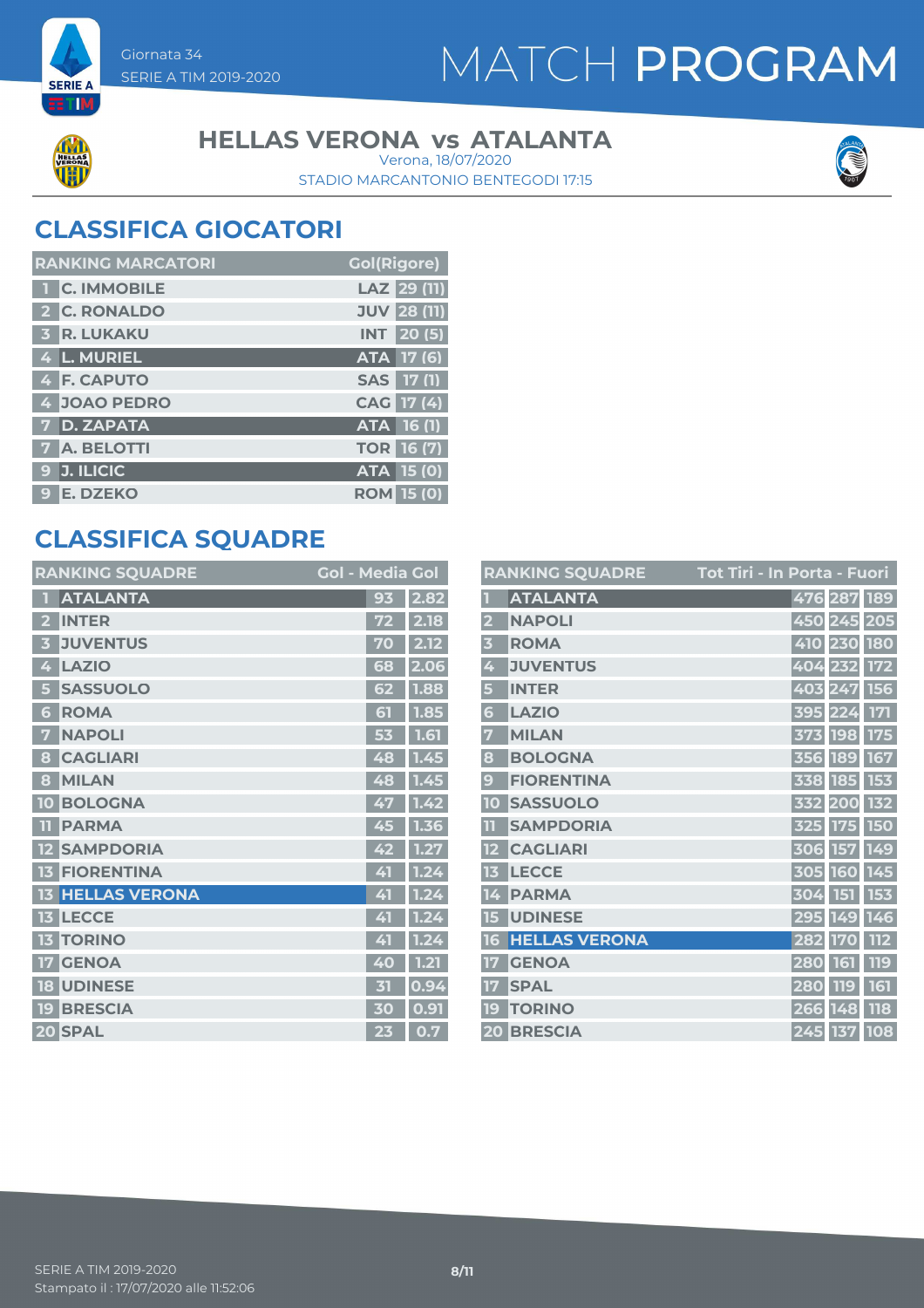# MATCH PROGRAM



**SERIE A ETM** 

### **HELLAS VERONA vs ATALANTA**





|                         | <b>RANKING SQUADRE</b> | <u>Assist</u> |
|-------------------------|------------------------|---------------|
| П                       | <b>ATALANTA</b>        | 60            |
| $\overline{2}$          | <b>INTER</b>           | 46            |
| $\overline{\mathbf{3}}$ | <b>JUVENTUS</b>        | 43            |
| 4                       | <b>SASSUOLO</b>        | 42            |
| 5                       | <b>LAZIO</b>           | 39            |
| 6                       | <b>NAPOLI</b>          | 38            |
| 7                       | <b>ROMA</b>            | 35            |
| 8                       | <b>PARMA</b>           | 32            |
| 9                       | <b>CAGLIARI</b>        | 27            |
|                         | <b>10 BOLOGNA</b>      | 26            |
| 11                      | <b>HELLAS VERONA</b>   | 23            |
| m                       | <b>LECCE</b>           | 23            |
|                         | <b>TL</b> MILAN        | 23            |
|                         | <b>TT UDINESE</b>      | 23            |
|                         | <b>15 FIORENTINA</b>   | 22            |
|                         | <b>16 GENOA</b>        | 21            |
|                         | <b>16 TORINO</b>       | 21            |
|                         | <b>18 SAMPDORIA</b>    | 20            |
|                         | <b>19 BRESCIA</b>      | 19            |
|                         | 20 SPAL                | 13            |

| <b>RANKING SQUADRE</b>          | Passaggi Chiave* |
|---------------------------------|------------------|
| <b>NAPOLI</b>                   | 4.33             |
| <b>JUVENTUS</b>                 | 4.3              |
| <b>INTER</b><br>3               | 4.12             |
| <b>LAZIO</b><br>4               | 4.09             |
| <b>ATALANTA</b>                 | 4.03             |
| <b>ROMA</b><br>6                | 3.85             |
| <b>MILAN</b><br>7               | 3.45             |
| <b>FIORENTINA</b><br>8          | 3.33             |
| <b>SASSUOLO</b><br>$\mathbf{c}$ | 3.15             |
| <b>BOLOGNA</b><br>10            | 3.12             |
| <b>TI CAGLIARI</b>              | 3.03             |
| <b>12 HELLAS VERONA</b>         | 2.88             |
| <b>13 SAMPDORIA</b>             | 2.82             |
| <b>13 UDINESE</b>               | 2.82             |
| <b>15 PARMA</b>                 | 2.55             |
| <b>16 TORINO</b>                | 2.52             |
| <b>GENOA</b><br>17 <sup>1</sup> | 2.48             |
| <b>18 LECCE</b>                 | 2.39             |
| <b>19 BRESCIA</b>               | 2.24             |
| 20 SPAL                         | 1.91             |
| * Valori medi per partita.      |                  |

|                | <b>RANKING SQUADRE</b>  | Passaggi riu <u>sciti</u> |        | $-$ % $*$ |
|----------------|-------------------------|---------------------------|--------|-----------|
|                | <b>NAPOLI</b>           |                           | 536.61 | 87        |
| $\overline{2}$ | <b>JUVENTUS</b>         |                           | 511.39 | 87        |
| 3              | <b>ATALANTA</b>         |                           | 473.18 | 84        |
| 4              | <b>SASSUOLO</b>         |                           | 470.03 | 86        |
| 5              | <b>INTER</b>            |                           | 445.58 | 84        |
| 6              | <b>MILAN</b>            |                           | 440.85 | 84        |
| 7              | <b>ROMA</b>             |                           | 411.39 | 84        |
| 8              | <b>LAZIO</b>            |                           | 408.55 | 84        |
| 9              | <b>BOLOGNA</b>          |                           | 372.73 | 80        |
| 10             | <b>GENOA</b>            |                           | 371.91 | 81        |
| 11             | <b>FIORENTINA</b>       |                           | 350.39 | 81        |
|                | <b>12 CAGLIARI</b>      |                           | 348.24 | 80        |
|                | <b>13 UDINESE</b>       |                           | 348.12 | 81        |
|                | <b>14 HELLAS VERONA</b> |                           | 337.24 | 77        |
|                | <b>15 SPAL</b>          |                           | 335.64 | 80        |
|                | <b>16 LECCE</b>         |                           | 331.27 | 80        |
|                | <b>17 TORINO</b>        |                           | 315.91 | 78        |
|                | <b>18 PARMA</b>         |                           | 301.3  | 79        |
| 19             | <b>SAMPDORIA</b>        |                           | 298.3  | 76        |
| 20             | <b>BRESCIA</b>          |                           | 265.36 | 75        |
|                |                         |                           |        |           |

| * Valori medi per partita.               |                   |
|------------------------------------------|-------------------|
| <b>RANKING SQUADRE</b>                   | Recupe <u>ri*</u> |
| <b>HELLAS VERONA</b>                     | 85.88             |
| <b>PARMA</b><br>$\overline{\mathbf{2}}$  | 81.79             |
| <b>TORINO</b><br>$\overline{\mathbf{3}}$ | 79.79             |
| <b>UDINESE</b><br>4                      | 78.55             |
| <b>SAMPDORIA</b><br>5                    | 76.09             |
| <b>ATALANTA</b><br>6                     | 75.39             |
| <b>GENOA</b><br>7                        | 75.3              |
| <b>BRESCIA</b><br>8                      | 74.7              |
| <b>FIORENTINA</b><br>$\mathbf{9}$        | 73.94             |
| <b>10 BOLOGNA</b>                        | 72.27             |
| <b>TI SPAL</b>                           | 72.21             |
| <b>12 INTER</b>                          | 71.82             |
| <b>13 CAGLIARI</b>                       | 71.42             |
| 14 ROMA                                  | 71.21             |
| <b>15 LAZIO</b>                          | 68.12             |
| 16 MILAN                                 | 67.18             |
| <b>17 JUVENTUS</b>                       | 66.67             |
| <b>18 LECCE</b>                          | 63.27             |
| <b>19 SASSUOLO</b>                       | 59.36             |
| 20 NAPOLI                                | 58.94             |
|                                          |                   |

\* Valori medi per partita.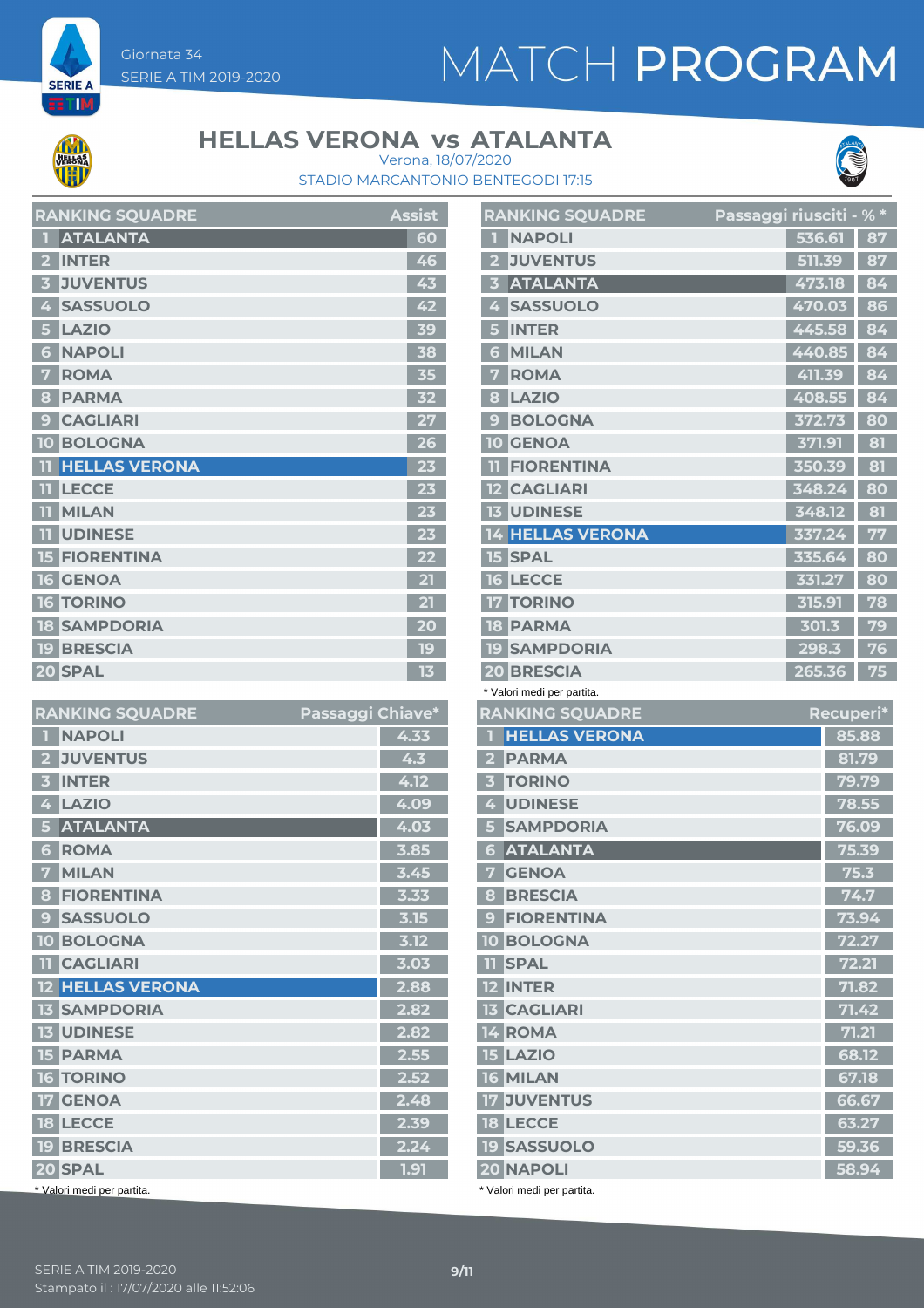# MATCH PROGRAM



**SERIE A** ET M

#### **HELLAS VERONA vs ATALANTA** Verona, 18/07/2020



STADIO MARCANTONIO BENTEGODI 17:15

| <b>RANKING SQUADRE</b>  | <b>Tot. Parate - Media</b> | <b>RANKING SQUADRE</b> | <b>Media Km</b> |
|-------------------------|----------------------------|------------------------|-----------------|
| 1 LECCE                 | 154 4.67                   | <b>1 INTER</b>         | 111.88          |
| 2 SPAL                  | $147 \, 4.45$              | 2 HELLAS VERONA        | 109.791         |
| 3 BRESCIA               | 147 4.45                   | 3 LAZIO                | 109.332         |
| 4 PARMA                 | $146$ 4.42                 | 4 ROMA                 | 109.055         |
| 5 TORINO                | $143$ 4.33                 | 5 JUVENTUS             | 109.024         |
| <b>6 GENOA</b>          | 134   4.06                 | <b>6 PARMA</b>         | 108.889         |
| <b>7 UDINESE</b>        | 133 4.03                   | 7 LECCE                | 108.757         |
| 8 CAGLIARI              | $129$ 3.91                 | 8 BOLOGNA              | 108.61          |
| <b>9 SASSUOLO</b>       | 124 3.76                   | 9 NAPOLI               | 108.537         |
| <b>10 HELLAS VERONA</b> | $117$ 3.55                 | 10 ATALANTA            | 108.381         |
| <b>TI FIORENTINA</b>    | $114$ 3.45                 | <b>11 SAMPDORIA</b>    | 108.203         |
| <b>12 JUVENTUS</b>      | $114$ 3.45                 | <b>12 FIORENTINA</b>   | 107.669         |
| <b>13 LAZIO</b>         | $113$ 3.42                 | <b>13 SPAL</b>         | 107.662         |
| 14 BOLOGNA              | $111$ 3.36                 | 14 MILAN               | 107.625         |
| <b>15 ROMA</b>          | $111$ 3.36                 | <b>15 SASSUOLO</b>     | 107.532         |
| <b>16 SAMPDORIA</b>     | 108 3.27                   | <b>16 UDINESE</b>      | 107.416         |
| 17 MILAN                | 107 3.24                   | <b>17 BRESCIA</b>      | 107.236         |
| <b>18 NAPOLI</b>        | $93$ 2.82                  | <b>18 GENOA</b>        | 106.586         |
| <b>19 ATALANTA</b>      | 87 2.64                    | 19 CAGLIARI            | 105.645         |
| 20 INTER                | 78 2.36                    | 20 TORINO              | 104.196         |